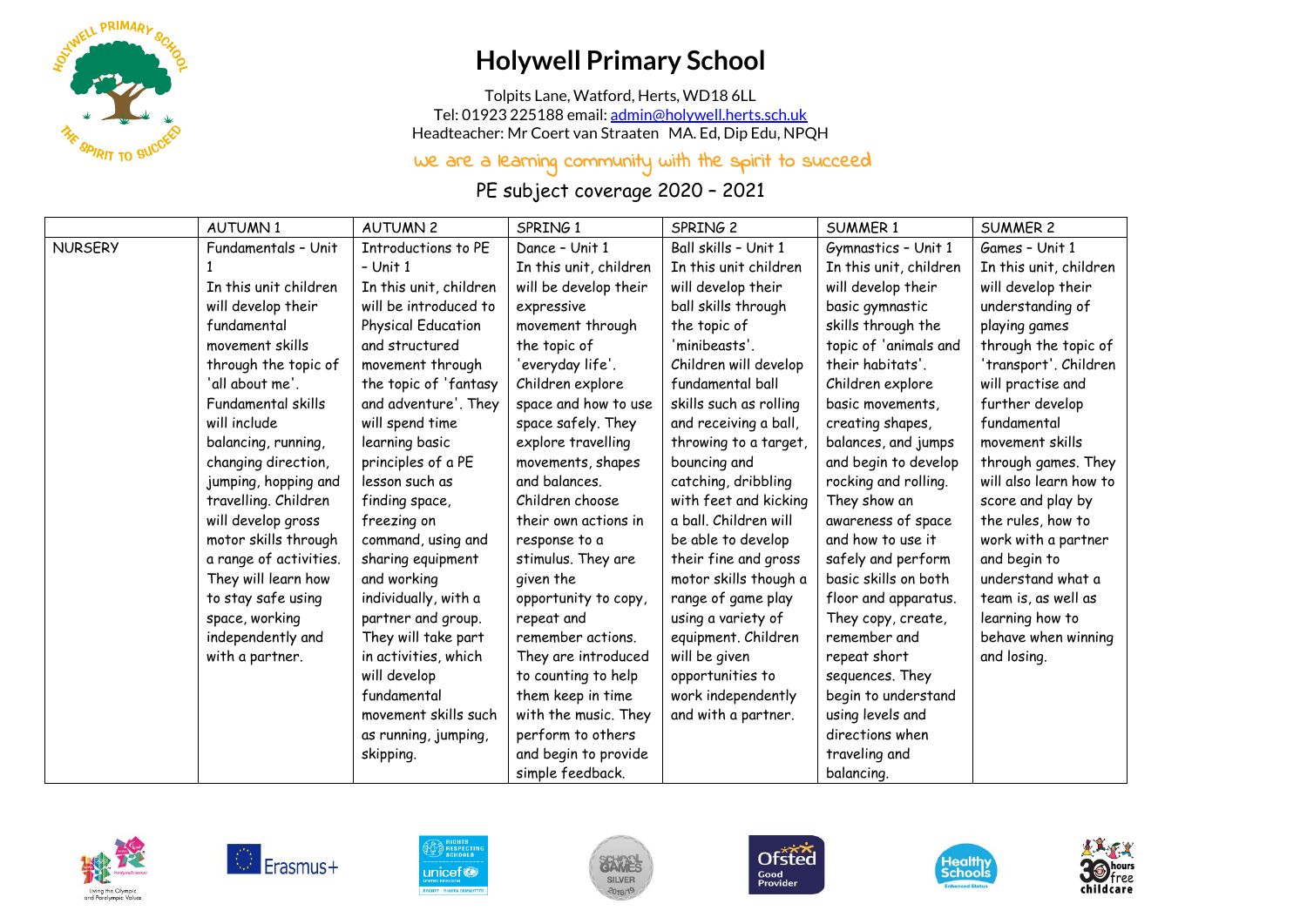|                  | <b>AUTUMN1</b>          | <b>AUTUMN 2</b>        | SPRING 1               | SPRING 2                | <b>SUMMER 1</b>        | <b>SUMMER 2</b>        |
|------------------|-------------------------|------------------------|------------------------|-------------------------|------------------------|------------------------|
| <b>RECEPTION</b> | Fundamentals - Unit     | Introductions to PE -  | Dance - Unit 1         | Ball skills - Unit 1    | Gymnastics - Unit 1    | Games - Unit 1         |
|                  |                         | Unit 1                 | In this unit, children | In this unit children   | In this unit, children | In this unit, children |
|                  | In this unit children   | In this unit, children | will be develop their  | will develop their ball | will develop their     | will develop their     |
|                  | will develop their      | will be introduced to  | expressive movement    | skills through the      | basic gymnastic skills | understanding of       |
|                  | fundamental             | Physical Education     | through the topic of   | topic of 'minibeasts'.  | through the topic of   | playing games          |
|                  | movement skills         | and structured         | 'everyday life'.       | Children will develop   | 'animals and their     | through the topic of   |
|                  | through the topic of    | movement through       | Children explore       | fundamental ball        | habitats', Children    | 'transport'. Children  |
|                  | 'all about me'.         | the topic of 'fantasy  | space and how to use   | skills such as rolling  | explore basic          | will practise and      |
|                  | Fundamental skills      | and adventure'. They   | space safely. They     | and receiving a ball,   | movements, creating    | further develop        |
|                  | will include balancing, | will spend time        | explore travelling     | throwing to a target,   | shapes, balances, and  | fundamental            |
|                  | running, changing       | learning basic         | movements, shapes      | bouncing and            | jumps and begin to     | movement skills        |
|                  | direction, jumping,     | principles of a PE     | and balances.          | catching, dribbling     | develop rocking and    | through games. They    |
|                  | hopping and             | lesson such as         | Children choose their  | with feet and kicking   | rolling. They show an  | will also learn how to |
|                  | travelling. Children    | finding space,         | own actions in         | a ball. Children will   | awareness of space     | score and play by the  |
|                  | will develop gross      | freezing on            | response to a          | be able to develop      | and how to use it      | rules, how to work     |
|                  | motor skills through    | command, using and     | stimulus. They are     | their fine and gross    | safely and perform     | with a partner and     |
|                  | a range of activities.  | sharing equipment      | given the opportunity  | motor skills though a   | basic skills on both   | begin to understand    |
|                  | They will learn how     | and working            | to copy, repeat and    | range of game play      | floor and apparatus.   | what a team is, as     |
|                  | to stay safe using      | individually, with a   | remember actions.      | using a variety of      | They copy, create,     | well as learning how   |
|                  | space, working          | partner and group.     | They are introduced    | equipment. Children     | remember and           | to behave when         |
|                  | independently and       | They will take part in | to counting to help    | will be given           | repeat short           | winning and losing.    |
|                  | with a partner.         | activities, which will | them keep in time      | opportunities to work   | sequences. They        |                        |
|                  |                         | develop fundamental    | with the music. They   | independently and       | begin to understand    |                        |
|                  |                         | movement skills such   | perform to others      | with a partner.         | using levels and       |                        |
|                  |                         | as running, jumping,   | and begin to provide   |                         | directions when        |                        |
|                  |                         | skipping.              | simple feedback.       |                         | traveling and          |                        |
|                  |                         |                        |                        |                         | balancing.             |                        |

| JMN<br><b>UMN</b><br>$\mathbf{A}$<br>Aι<br>nu | SPRTNG<br>vu. | <b>SPRTNG</b><br>. ש<br>. | SUMME. | SUMMER <sub>4</sub> |
|-----------------------------------------------|---------------|---------------------------|--------|---------------------|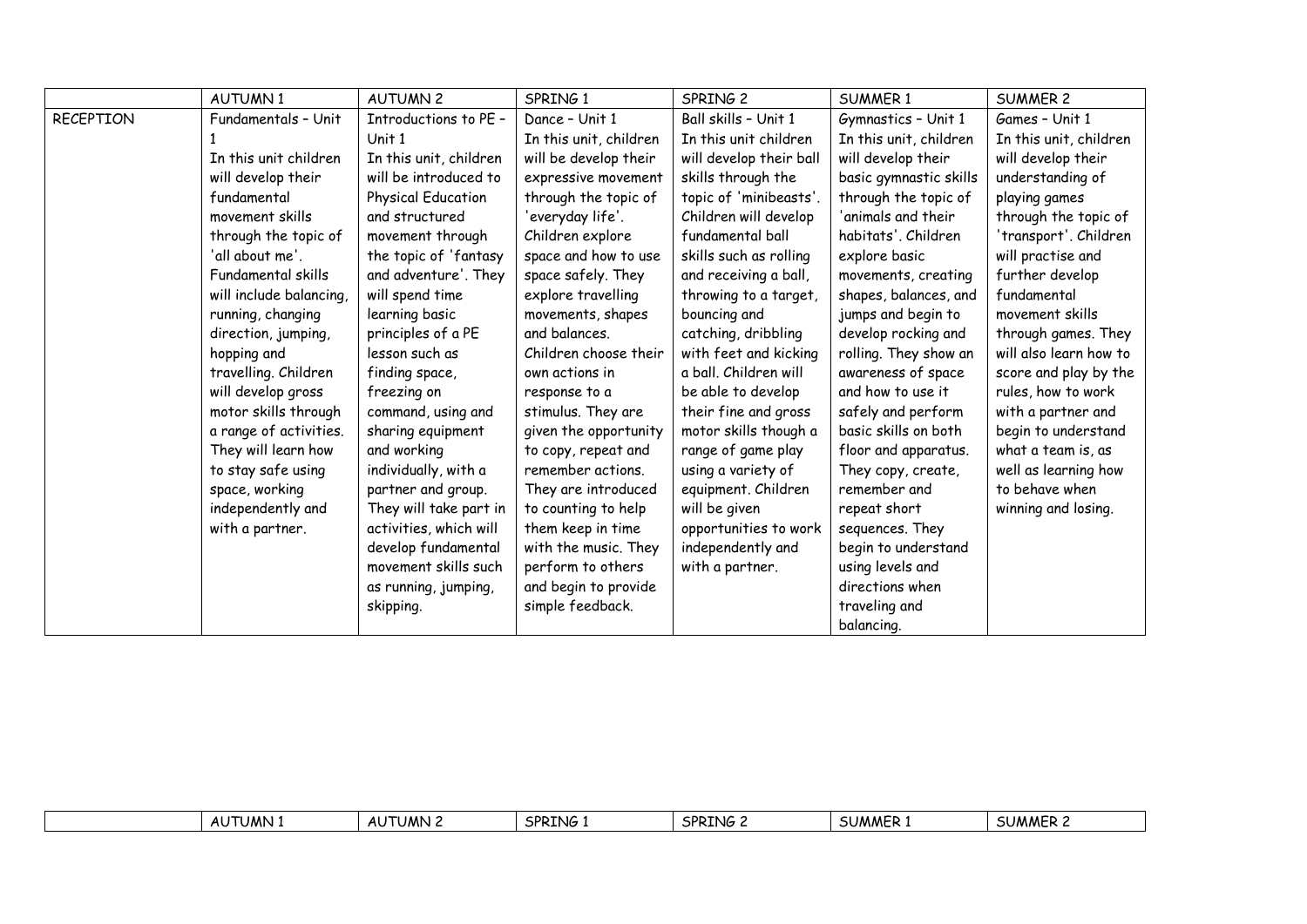| YEAR 1 | <b>BALL SKILLS</b>     | INVASION               | NET AND WALL          | NET AND WALL          | STIKING AND              | <b>GYMNASTICS</b>      |  |
|--------|------------------------|------------------------|-----------------------|-----------------------|--------------------------|------------------------|--|
|        | In this unit, pupils   | Pupils develop the     | <b>GAMES</b>          | <b>GAMES</b>          | <b>FIELDING</b>          | In this unit pupils    |  |
|        | will explore their     | basic skills required  | Pupils will be        | Pupils will be        | Pupils develop their     | learn to use space     |  |
|        | fundamental ball       | in invasion games      | introduced to the     | introduced to the     | basic understanding      | safely and             |  |
|        | skills such as         | such as sending,       | basic skills required | basic skills required | of striking and          | effectively. They      |  |
|        | throwing and           | receiving and          | in Net and Wall       | in Net and Wall       | fielding games such      | explore and develop    |  |
|        | catching, rolling,     | dribbling a ball. They | games. Pupils will    | games. Pupils will    | as Rounder's and         | basic gymnastic        |  |
|        | hitting a target,      | develop their          | learn the importance  | learn the importance  | Cricket. They learn      | actions on the floor   |  |
|        | dribbling with both    | understanding of       | of the ready          | of the ready          | skills including         | and using low          |  |
|        | hands and feet and     | attacking and          | position. They will   | position. They will   | throwing and             | apparatus. Basic       |  |
|        | kicking a ball. Pupils | defending and what     | develop throwing,     | develop throwing,     | catching, stopping a     | skills of jumping,     |  |
|        | will have the          | being 'in possession'  | catching and racket   | catching and racket   | rolling ball, retrieving | rolling, balancing and |  |
|        | opportunity to work    | means. They have the   | skills, learning to   | skills, learning to   | a ball and striking a    | travelling are used    |  |
|        | independently, in      | opportunity to play    | track and hit a ball. | track and hit a ball. | ball. They are given     | individually and in    |  |
|        | pairs and small        | uneven and even        | They will learn to    | They will learn to    | opportunities to play    | combination to         |  |
|        | groups. Pupils will be | sided games. They      | play against an       | play against an       | one against one, one     | create movement        |  |
|        | able to explore their  | learn how to score     | opponent and over a   | opponent and over a   | against two, and one     | phrases. Pupils are    |  |
|        | own ideas in response  | points in these types  | net. They will begin  | net. They will begin  | against three. They      | given opportunities    |  |
|        | to tasks.              | of games and how to    | to use rules and      | to use rules and      | learn how to score       | to select their own    |  |
|        |                        | play to the rules.     | simple tactics when   | simple tactics when   | points and how to use    | actions to build short |  |
|        |                        | They work              | playing against a     | playing against a     | simple tactics. They     | sequences and          |  |
|        |                        | independently, with a  | partner. They will be | partner. They will be | learn the rules of       | develop their          |  |
|        |                        | partner and in a small | encouraged to         | encouraged to         | the games and use        | confidence in          |  |
|        |                        | group and begin to     | demonstrate good      | demonstrate good      | these to play fairly.    | performing. Pupils     |  |
|        |                        | self-manage their      | sportsmanship and     | sportsmanship and     | They show respect        | begin to understand    |  |
|        |                        | own games, showing     | show respect          | show respect          | towards others when      | the use of levels,     |  |
|        |                        | respect and kindness   | towards others.       | towards others.       | playing competitively    | directions and         |  |
|        |                        | towards their          |                       |                       | and develop              | shapes when            |  |
|        |                        | teammates and          |                       |                       | communication skills.    | travelling and         |  |
|        |                        | opponents.             |                       |                       |                          | balancing.             |  |
|        |                        |                        |                       |                       | <b>ATHLETICS</b>         |                        |  |
|        |                        | <b>FUNDAMENTALS</b>    |                       |                       | In this unit, pupils     | Dance                  |  |
|        |                        | Pupils will explore    |                       |                       | will develop skills      | Pupils will explore    |  |
|        |                        | the fundamental        |                       |                       | required in athletic     | travelling actions,    |  |
|        |                        | skills of balancing,   |                       |                       | activities such as       | movement skills and    |  |
|        |                        | running, changing      |                       |                       | running at different     | balancing. They will   |  |
|        |                        | direction, jumping,    |                       |                       | speeds, changing         | understand why it is   |  |
|        |                        | hopping and skipping.  |                       |                       | direction, jumping       | important to count to  |  |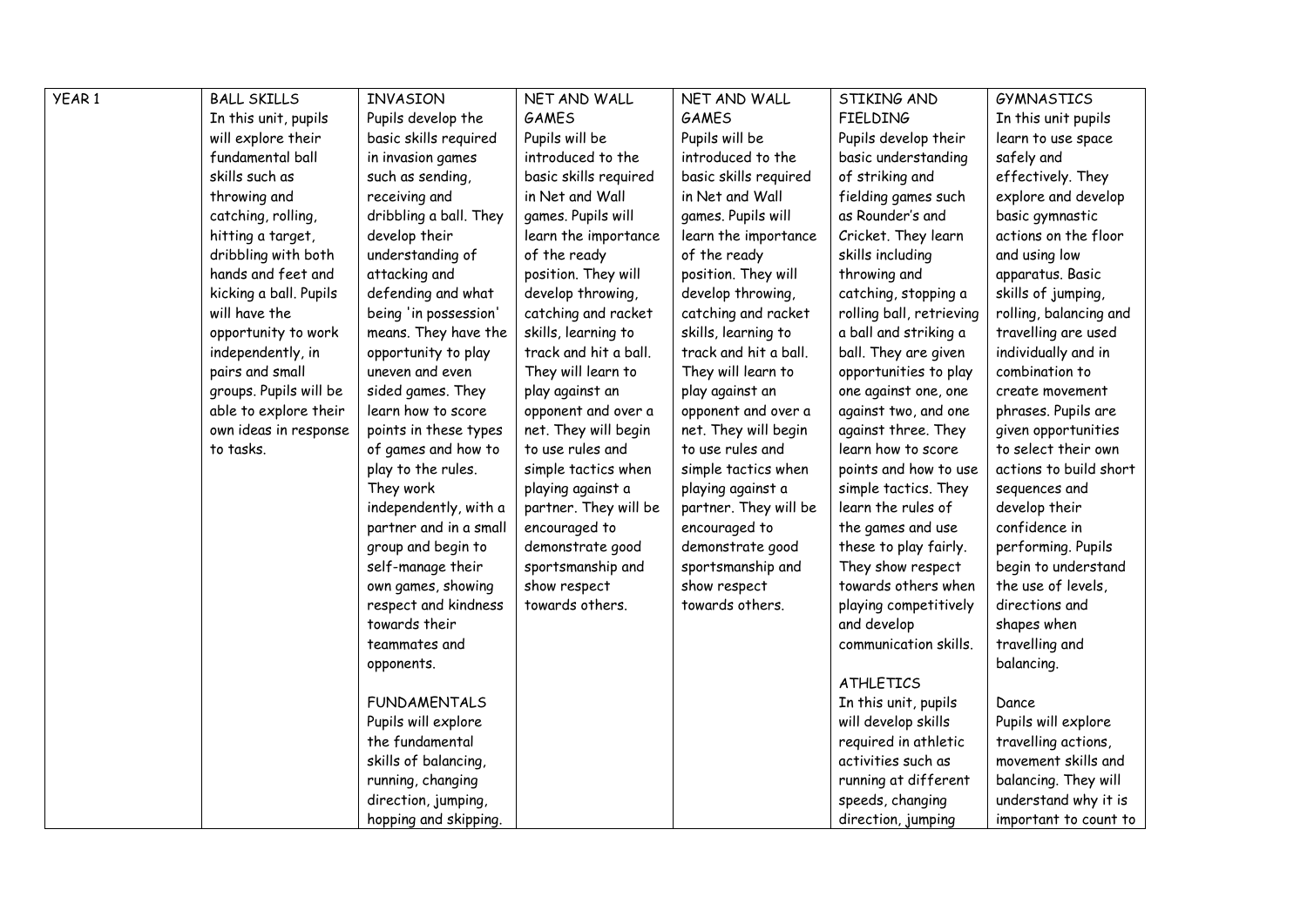| They will explore       |  | and throwing. In all    | music and use this in  |
|-------------------------|--|-------------------------|------------------------|
| these skills in         |  | athletic based          | their dances. Pupils   |
| isolation as well as in |  | activities, pupils will | will copy and repeat   |
| combination. Pupils     |  | engage in performing    | actions linking them   |
| will be given           |  | skills and measuring    | together to make       |
| opportunities to        |  | performance,            | short dance phrases.   |
| identify areas of       |  | competing to improve    | Pupils will work       |
| strength and areas      |  | on their own score      | individually and with  |
| for improvement.        |  | and against others.     | a partner to create    |
| Pupils will work        |  | They are given          | ideas in relation to   |
| collaboratively with    |  | opportunities to work   | the theme. Pupils will |
| others, taking turns    |  | collaboratively as      | be given the           |
| and sharing ideas.      |  | well as                 | opportunity to         |
|                         |  | independently.          | perform and also to    |
|                         |  |                         | provide feedback,      |
|                         |  |                         | beginning to use       |
|                         |  |                         | dance terminology to   |
|                         |  |                         | do so.                 |

|        | <b>AUTUMN1</b>         | <b>AUTUMN 2</b>        | SPRING 1              | SPRING 2              | <b>SUMMER 1</b>          | SUMMER 2                |
|--------|------------------------|------------------------|-----------------------|-----------------------|--------------------------|-------------------------|
| YEAR 2 | <b>BALL SKILLS</b>     | <b>INVASION</b>        | NET AND WALL          | NET AND WALL          | STRIKING AND             | GYMNASTICS              |
|        | In this unit, pupils   | Pupils develop the     | <b>GAMES</b>          | <b>GAMES</b>          | <b>FIELDING</b>          | In this unit pupils     |
|        | will develop their     | basic skills required  | Pupils will be        | Pupils will be        | Pupils develop their     | learn explore and       |
|        | fundamental ball       | in invasion games      | introduced to the     | introduced to the     | basic understanding      | develop basic           |
|        | skills such as         | such as sending,       | basic skills required | basic skills required | of striking and          | gymnastic actions on    |
|        | throwing and           | receiving and          | in Net and Wall       | in Net and Wall       | fielding games such      | the floor and using     |
|        | catching, rolling,     | dribbling a ball. They | games. Pupils will    | games. Pupils will    | as Rounder's and         | apparatus. They         |
|        | hitting a target,      | develop their          | learn the importance  | learn the importance  | Cricket. They learn      | develop gymnastic       |
|        | dribbling with both    | understanding of       | of the ready          | of the ready          | skills including         | skills of jumping,      |
|        | hands and feet and     | attacking and          | position. They will   | position. They will   | throwing and             | rolling, balancing and  |
|        | kicking a ball. Pupils | defending and what     | develop throwing,     | develop throwing,     | catching, stopping a     | travelling individually |
|        | will have the          | being 'in possession'  | catching and racket   | catching and racket   | rolling ball, retrieving | and in combination to   |
|        | opportunity to work    | means. They have the   | skills, learning to   | skills, learning to   | a ball and striking a    | create short            |
|        | independently, in      | opportunity to play    | track and hit a ball. | track and hit a ball. | ball. They are given     | sequences and           |
|        | pairs and small        | uneven and even        | They will learn to    | They will learn to    | opportunities to play    | movement phrases.       |
|        | groups. Pupils will be | sided games. They      | play against an       | play against an       | one against one, one     | Pupils develop an       |
|        | able to explore their  | learn how to score     | opponent and over a   | opponent and over a   | against two, and one     | awareness of            |
|        |                        | points in these types  | net. They will begin  | net. They will begin  | against three. They      | compositional devices   |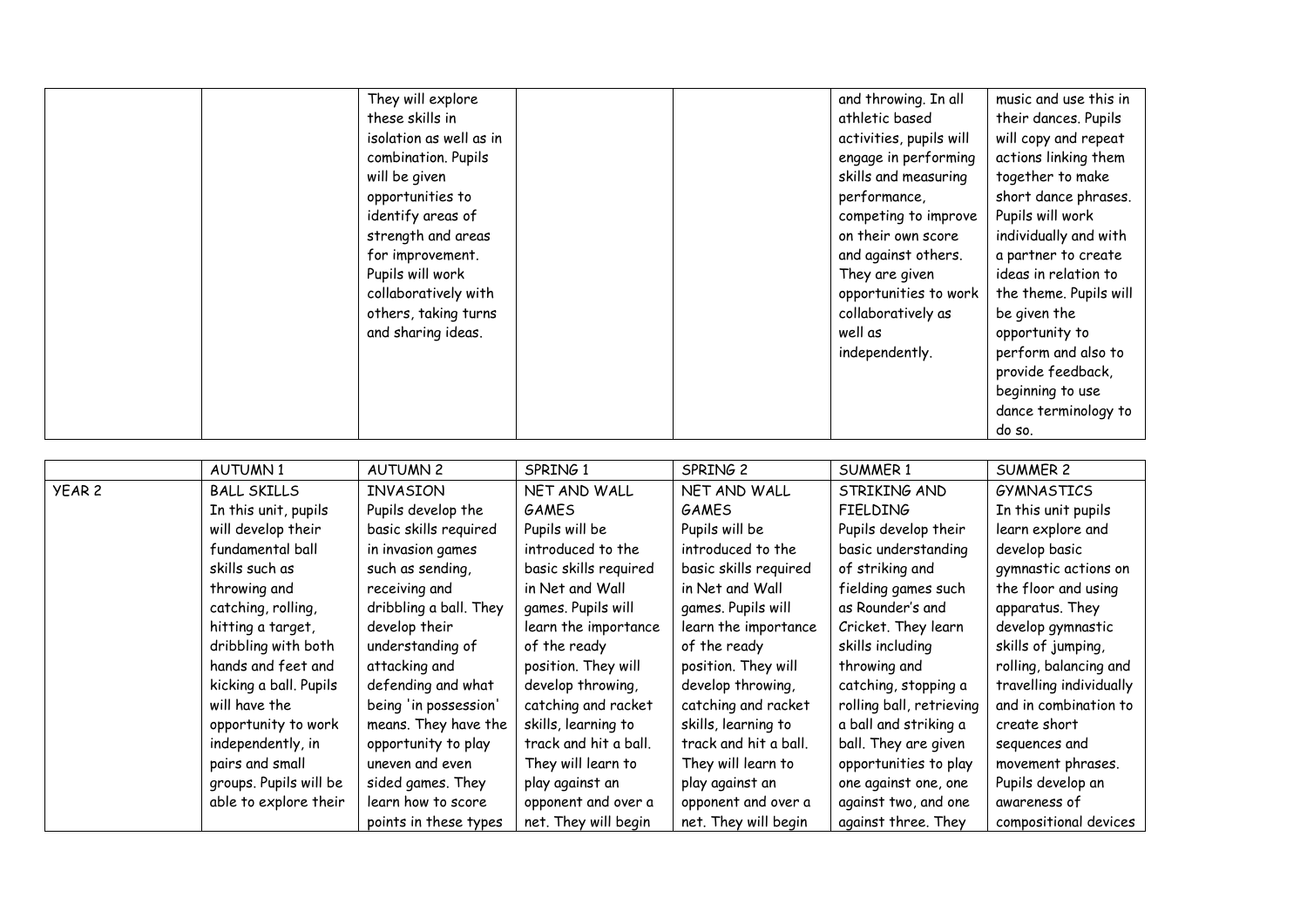| own ideas in response | of games and how to    | to use rules and      | to use rules and      | learn how to score      | when creating          |
|-----------------------|------------------------|-----------------------|-----------------------|-------------------------|------------------------|
| to tasks.             | play to the rules.     | simple tactics when   | simple tactics when   | points and how to to    | sequences to include   |
|                       | They work              | playing against a     | playing against a     | use simple tactics.     | the use of shapes,     |
|                       | independently, with a  | partner. They will be | partner. They will be | They learn the rules    | levels and directions. |
|                       | partner and in a small | encouraged to         | encouraged to         | of the games and use    | They learn to work     |
|                       | group and begin to     | demonstrate good      | demonstrate good      | these to play fairly.   | safely with and        |
|                       | self-manage their      | sportsmanship and     | sportsmanship and     | They show respect       | around others and      |
|                       | own games, showing     | show respect          | show respect          | towards others when     | whilst using           |
|                       | respect and kindness   | towards others.       | towards others.       | playing competitively   | apparatus. Pupils are  |
|                       | towards their          |                       |                       | and develop             | given opportunities    |
|                       | teammates and          |                       |                       | communication skills.   | to provide feedback    |
|                       | opponents.             |                       |                       |                         | to others and          |
|                       |                        |                       |                       | <b>ATHLETICS</b>        | recognise elements     |
|                       | <b>FUNDAMENTALS</b>    |                       |                       | In this unit, pupils    | of high quality        |
|                       | Pupils will develop    |                       |                       | will develop skills     | performance.           |
|                       | the fundamental        |                       |                       | required in athletic    |                        |
|                       | skills of balancing,   |                       |                       | activities such as      | <b>DANCE</b>           |
|                       | running, changing      |                       |                       | running at different    | Pupils will explore    |
|                       | direction, jumping,    |                       |                       | speeds, changing        | space and how their    |
|                       | hopping and skipping.  |                       |                       | direction, jumping      | body can move to       |
|                       | Pupils will be given   |                       |                       | and throwing. In all    | express and idea,      |
|                       | opportunities to work  |                       |                       | athletic based          | mood, character or     |
|                       | with a range of        |                       |                       | activities, pupils will | feeling. They will     |
|                       | different equipment.   |                       |                       | engage in performing    | expand their           |
|                       | Pupils will be asked   |                       |                       | skills and measuring    | knowledge of           |
|                       | to observe and         |                       |                       | performance,            | travelling actions and |
|                       | recognise              |                       |                       | competing to improve    | use them in relation   |
|                       | improvements for       |                       |                       | on their own score      | to a stimulus. They    |
|                       | their own and          |                       |                       | and against others.     | will build on their    |
|                       | others' skills and     |                       |                       | They are given          | understanding of       |
|                       | identify areas of      |                       |                       | opportunities to work   | dynamics and           |
|                       | strength. Pupils will  |                       |                       | collaboratively as      | expression. They will  |
|                       | be given the           |                       |                       | well as                 | use counts of 8        |
|                       | opportunity to work    |                       |                       | independently. They     | consistently to keep   |
|                       | collaboratively with   |                       |                       | learn how to improve    | in time with the       |
|                       | others, taking turns   |                       |                       | by identifying areas    | music and a partner.   |
|                       | and sharing ideas.     |                       |                       | of strength as well     | Pupils will also       |
|                       |                        |                       |                       | as areas to develop.    | explore pathways,      |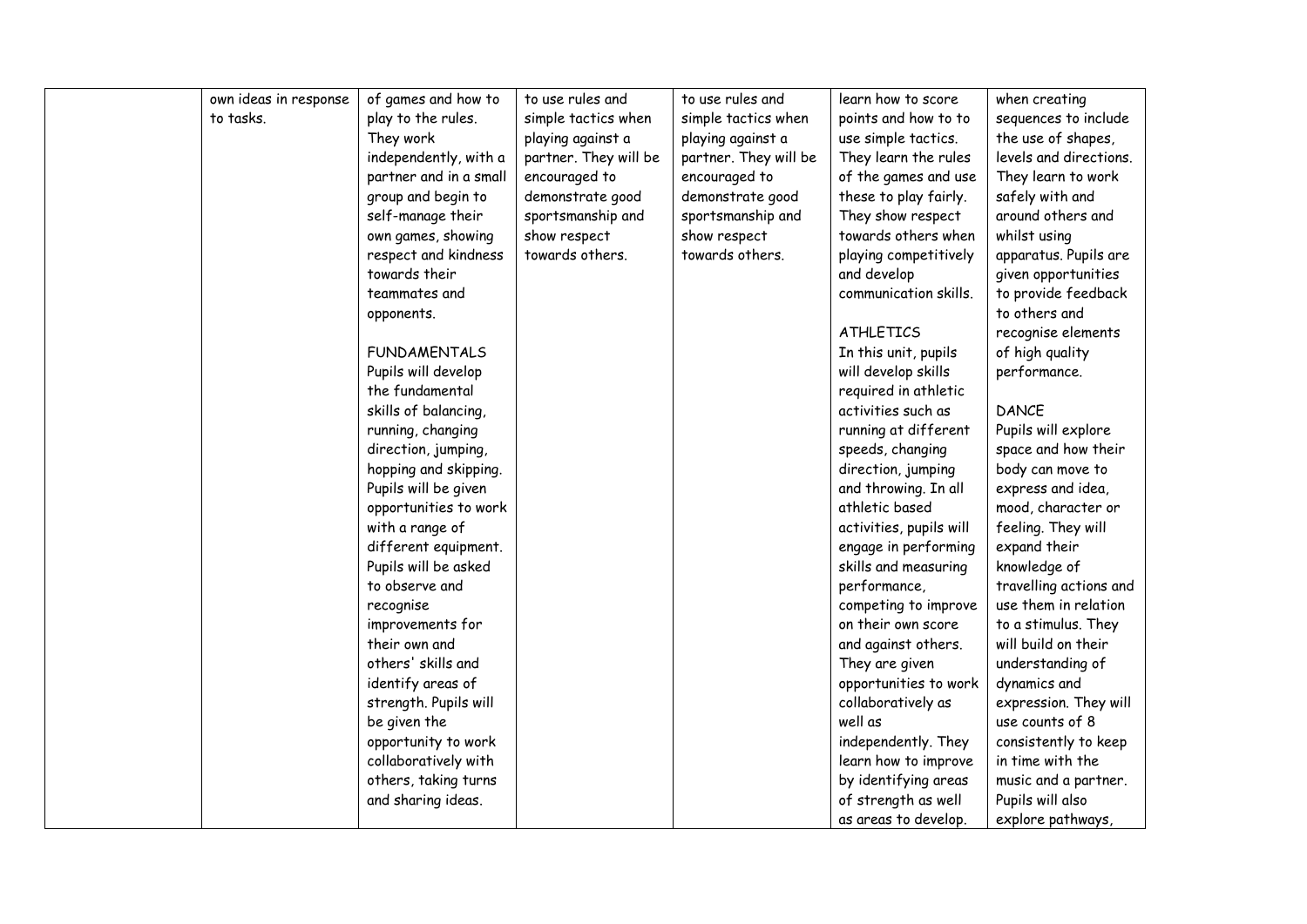|  |  |  | levels, shapes,       |
|--|--|--|-----------------------|
|  |  |  | directions, speeds    |
|  |  |  | and timing. They will |
|  |  |  | be given the          |
|  |  |  | opportunity to work   |
|  |  |  | independently and     |
|  |  |  | with others to        |
|  |  |  | perform and provide   |
|  |  |  | feedback beginning    |
|  |  |  | to use key            |
|  |  |  | terminology.          |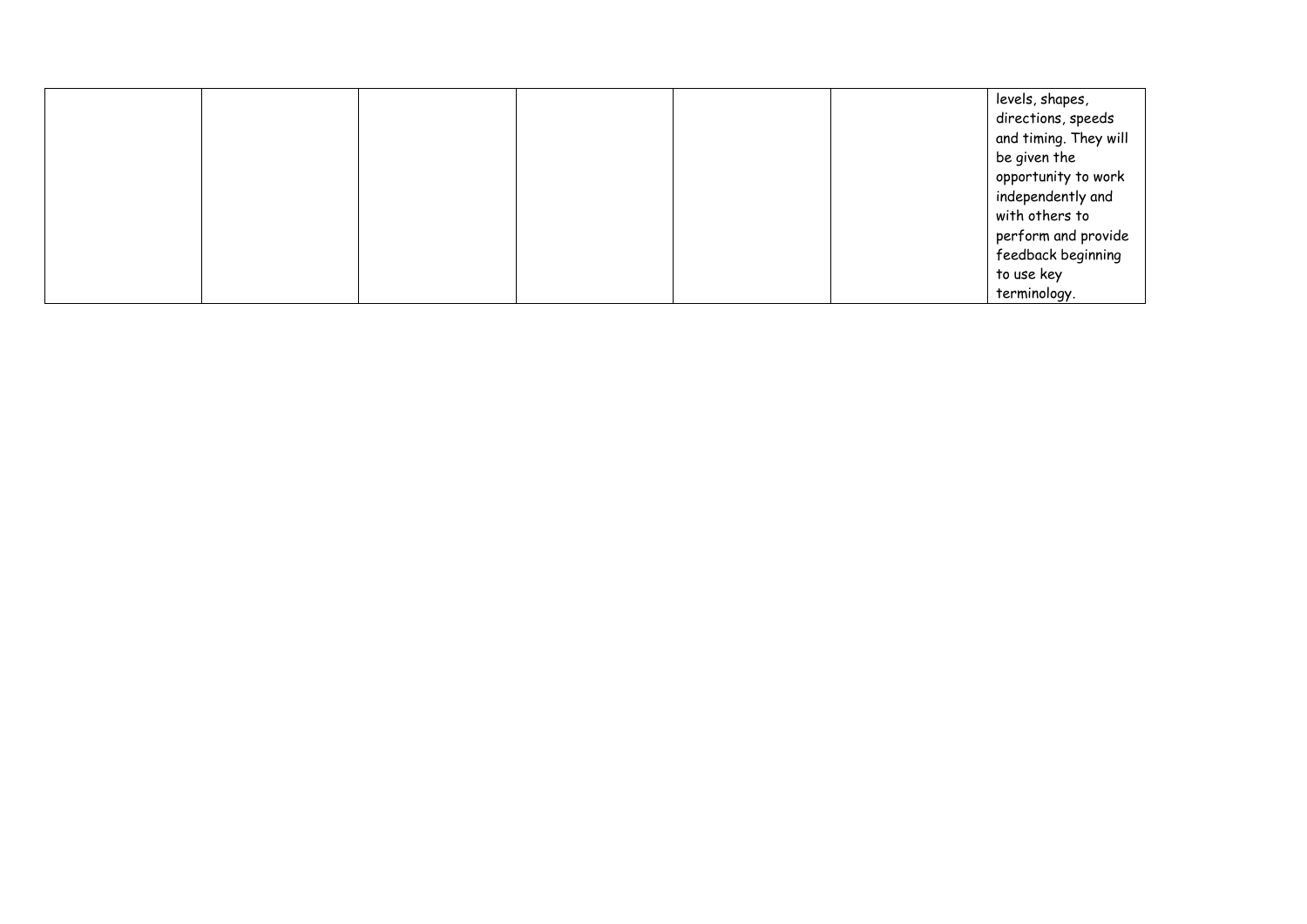|                 | <b>AUTUMN1</b>          | <b>AUTUMN 2</b>          | SPRING 1               | SPRING 2               | <b>SUMMER 1</b>        | <b>SUMMER 2</b>       |
|-----------------|-------------------------|--------------------------|------------------------|------------------------|------------------------|-----------------------|
| <b>YEAR 3/4</b> | CRICKET                 | TAG RUGBY                | <b>BALL SKILLS</b>     | <b>BALL SKILLS</b>     | <b>TENNIS</b>          | <b>GYMNASTICS</b>     |
|                 | Pupils learn how to     | In this unit pupils will | Pupils will have the   | Pupils will have the   | In this unit pupils    | In this unit, pupils  |
|                 | strike the ball into    | learn to keep            | opportunity to         | opportunity to         | develop the key skills | create more complex   |
|                 | space so that they      | possession of the        | develop their          | develop their          | required for tennis    | sequences. They       |
|                 | can score runs. When    | ball using attacking     | accuracy and           | accuracy and           | such as the ready      | learn a wider range   |
|                 | fielding, they learn    | skills. They will play   | consistency when       | consistency when       | position, racket       | of travelling actions |
|                 | how to keep the         | uneven and then even     | tracking a ball. They  | tracking a ball. They  | control and forehand   | and include the use   |
|                 | batters' scores low.    | sided games,             | will explore a variety | will explore a variety | and backhand ground    | of pathways. They     |
|                 | In all games            | developing strategies    | of throwing            | of throwing            | strokes. Pupils learn  | develop more          |
|                 | activities, pupils have | and social skills to     | techniques and will    | techniques and will    | how to score points    | advanced actions      |
|                 | to think about how      | self-manage games.       | learn to select the    | learn to select the    | and how to use skills, | such as inverted      |
|                 | they use skills,        | Pupils will understand   | appropriate throw      | appropriate throw      | strategies and         | movements and         |
|                 | strategies and          | the importance of        | for the situation.     | for the situation.     | tactics to outwit the  | explore ways to       |
|                 | tactics to outwit the   | playing fairly and       | They will develop      | They will develop      | opposition. Pupils are | include apparatus.    |
|                 | opposition. In          | keeping to the rules.    | catching with one      | catching with one      | given opportunities    | They will             |
|                 | cricket, pupils         | Pupils will think about  | and two hands as well  | and two hands as well  | to play games          | demonstrate control   |
|                 | achieve this by         | how to use skills,       | as dribbling with      | as dribbling with      | independently and      | in their behaviour to |
|                 | striking a ball and     | strategies and           | feet and hands.        | feet and hands.        | are taught the         | create a safe         |
|                 | trying to deceive or    | tactics to outwit the    | These skills will then | These skills will then | importance of being    | environment for       |
|                 | avoid fielders, so      | opposition. They will    | be applied to small    | be applied to small    | honest whilst playing  | themselves and        |
|                 | that they can run       | learn how to evaluate    | group games. Pupils    | group games. Pupils    | to the rules.          | others to work in.    |
|                 | between wickets to      | their own and others'    | will have the          | will have the          |                        | They work             |
|                 | score runs. Pupils are  | performances and         | opportunity to take    | opportunity to take    | <b>ATHLETICS</b>       | independently and in  |
|                 | given opportunities     | suggest                  | on different roles     | on different roles     | In this unit, pupils   | collaboration with a  |
|                 | to work in              | improvements.            | and work both          | and work both          | will develop basic     | partner to create     |
|                 | collaboration with      |                          | individually and with  | individually and with  | running, jumping and   | and develop           |
|                 | others, play fairly     | <b>FUNDAMENTALS</b>      | others.                | others.                | throwing techniques.   | sequences. Pupils are |
|                 | demonstrating an        | Pupils will develop      |                        |                        | They are set           | given opportunities   |
|                 | understanding of the    | the fundamental          |                        |                        | challenges for         | to receive and        |
|                 | rules, as well as being | skills of balancing,     |                        |                        | distance and time      | provide feedback in   |
|                 | respectful of the       | running, jumping,        |                        |                        | that involve using     | order to make         |
|                 | people they play with   | hopping and skipping.    |                        |                        | different styles and   | improvements on       |
|                 | and against.            | Pupils will develop      |                        |                        | combinations of        | their performances.   |
|                 |                         | their ability to         |                        |                        | running, jumping and   | In gymnastics as a    |
|                 |                         | change direction with    |                        |                        | throwing. As in all    | whole, pupils develop |
|                 |                         | balance and control.     |                        |                        | athletic activities,   | performance skills    |
|                 |                         | They will be given       |                        |                        | pupils think about     | considering the       |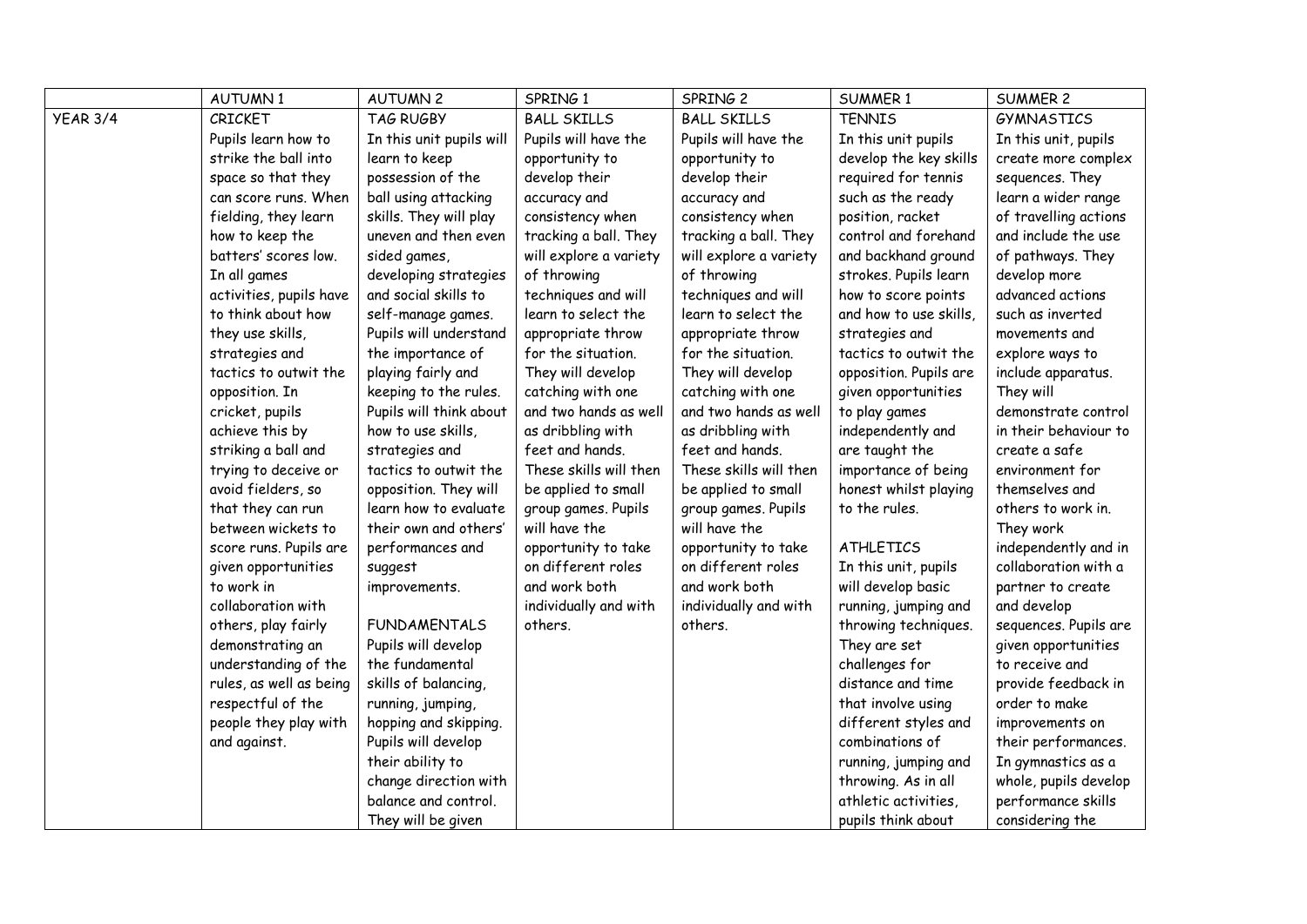|  | the opportunity to    |  | how to achieve their    | quality and control of |
|--|-----------------------|--|-------------------------|------------------------|
|  | explore how the body  |  | greatest possible       | their actions.         |
|  | moves at different    |  | speed, height,          |                        |
|  | speeds as well as how |  | distance or accuracy    | <b>DANCE</b>           |
|  | to accelerate and     |  | and learn how to        | Pupils focus on        |
|  | decelerate.           |  | persevere to achieve    | creating characters    |
|  | Pupils will be asked  |  | their personal best.    | and narrative          |
|  | to observe and        |  | In this unit pupils are | through movement       |
|  | recognise             |  | able to experience      | and gesture. They      |
|  | improvements for      |  | running for distance,   | gain inspiration from  |
|  | their own and others' |  | sprinting, relay, long  | a range of stimuli,    |
|  | performances and      |  | jump, vertical jump     | working individually,  |
|  | identify areas of     |  | and javelin.            | in pairs and small     |
|  | strength and areas    |  |                         | groups. In dance as a  |
|  | for development.      |  |                         | whole, pupils think    |
|  | Pupils will be given  |  |                         | about how to use       |
|  | the opportunity to    |  |                         | movement to explore    |
|  | work on their own     |  |                         | and communicate        |
|  | and with others,      |  |                         | ideas and issues, and  |
|  | taking turns and      |  |                         | their own feelings     |
|  | sharing ideas.        |  |                         | and thoughts. Pupils   |
|  |                       |  |                         | will develop           |
|  |                       |  |                         | confidence in          |
|  |                       |  |                         | performing and will    |
|  |                       |  |                         | be given the           |
|  |                       |  |                         | opportunity to         |
|  |                       |  |                         | provide feedback and   |
|  |                       |  |                         | utilise feedback to    |
|  |                       |  |                         | improve their own      |
|  |                       |  |                         | work.                  |

| .<br>ں - | UMN | ΔI<br>. JMN .<br>AU. | <b>SPRT</b><br>11 IZ | SPRT'<br>`ING | <b>SUMMER 1</b> | SUMMER |
|----------|-----|----------------------|----------------------|---------------|-----------------|--------|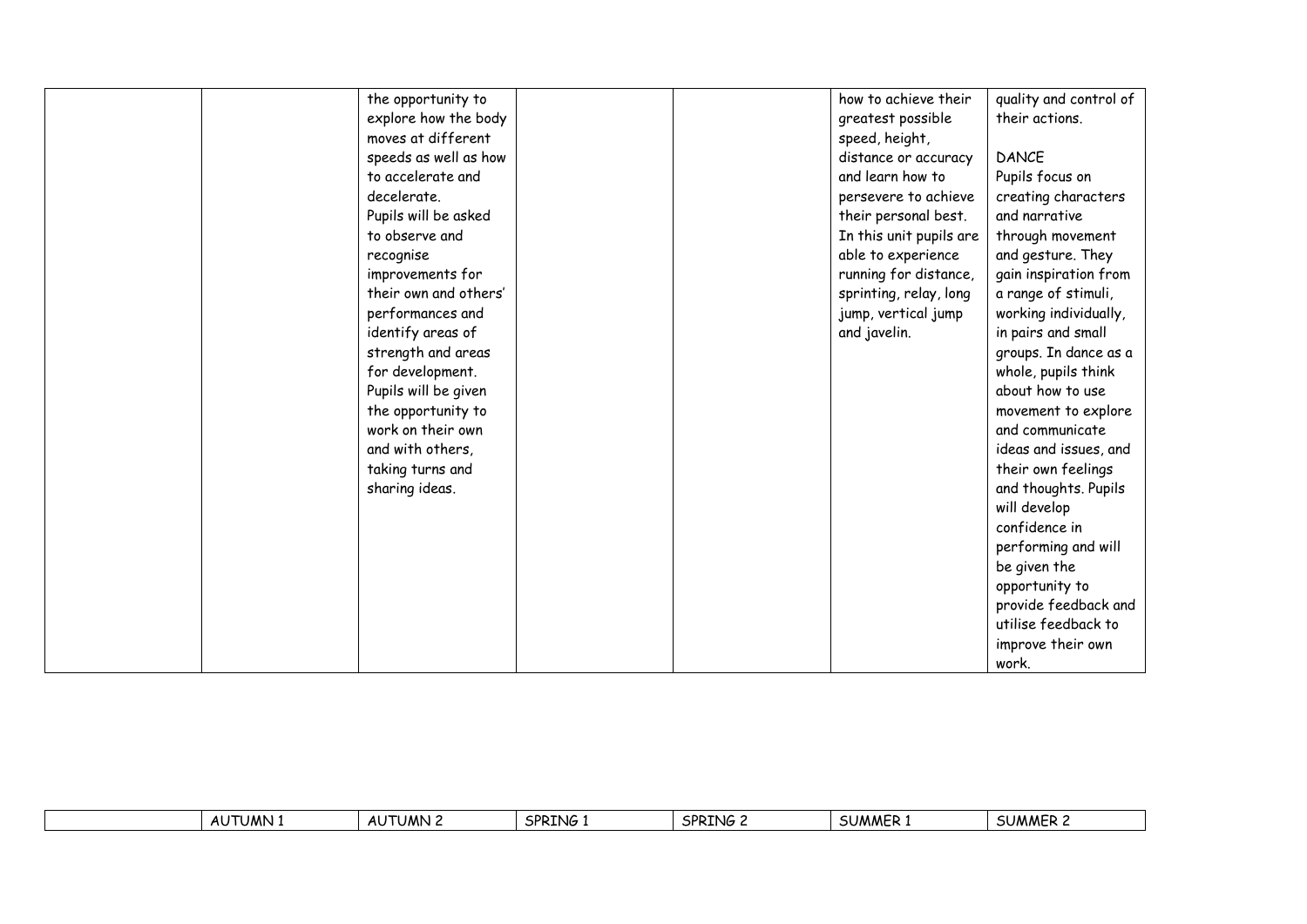| YEAR 5 | <b>NETBALL</b>           | <b>OAA</b>               | <b>HOCKEY</b>            | <b>HOCKEY</b>            | <b>ROUNDERS</b>        | <b>GYMNASTICS</b>      |
|--------|--------------------------|--------------------------|--------------------------|--------------------------|------------------------|------------------------|
|        | In this unit pupils will | Pupils develop           | In this unit pupils will | In this unit pupils will | Pupils develop the     | In this unit, pupils   |
|        | develop defending        | teamwork skills          | improve their            | improve their            | quality and            | create longer          |
|        | and attacking play       | through completion       | defending and            | defending and            | consistency of their   | sequences              |
|        | during even-sided 5-     | of a number of           | attacking skills         | attacking skills         | fielding skills and    | individually, with a   |
|        | a-side netball. Pupils   | challenges. Pupils       | playing even-sided       | playing even-sided       | understanding of       | partner and a small    |
|        | will learn to use a      | work individually,       | games. They will         | games. They will         | when to use them       | group. They learn a    |
|        | range of different       | collaboratively in       | start to show control    | start to show control    | such as throwing       | wider range of         |
|        | passes to keep           | pairs and groups to      | and fluency in           | and fluency in           | underarm and           | actions such as        |
|        | possession and           | solve problems. They     | dribbling, sending       | dribbling, sending       | overarm, catching      | inverted movements     |
|        | attack towards a         | are encouraged to be     | and receiving a ball in  | and receiving a ball in  | and retrieving a ball. | to include cartwheels  |
|        | goal. Pupils will be     | inclusive of others,     | a small game             | a small game             | They learn how to      | and handstands.        |
|        | encouraged to work       | share ideas to create    | situation and under      | situation and under      | play the different     | They explore partner   |
|        | collaboratively to       | strategies and plans     | some pressure. Pupils    | some pressure. Pupils    | roles of bowler,       | relationships such as  |
|        | think about how to       | to produce the best      | will be encouraged to    | will be encouraged to    | backstop, fielder and  | canon and              |
|        | use skills, strategies   | solution to a            | think about how to       | think about how to       | batter and to apply    | synchronisation and    |
|        | and tactics to outwit    | challenge. Pupils are    | use tactics and          | use tactics and          | tactics in these       | matching and           |
|        | the opposition. They     | also given the           | collaborate with         | collaborate with         | positions. In all      | mirroring. Pupils are  |
|        | will start to show       | opportunity to lead a    | others to outwit         | others to outwit         | games activities,      | given opportunities    |
|        | control and fluency      | small group. Pupils      | their opposition.        | their opposition.        | pupils have to think   | to receive and         |
|        | when passing,            | learn to orientate       | Pupils will comment      | Pupils will comment      | about how they use     | provide feedback in    |
|        | receiving and            | and navigate using a     | on their own and         | on their own and         | skills, strategies and | order to make          |
|        | shooting the ball.       | map.                     | other's performances     | other's performances     | tactics to outwit the  | improvements on        |
|        | They will learn key      |                          | and suggest ways to      | and suggest ways to      | opposition. Pupils     | their performances.    |
|        | rules of the game        | <b>FITNESS</b>           | improve. They will       | improve. They will       | work with a partner    | In Gymnastics as a     |
|        | such as footwork,        | Pupils will take part    | also recognise the       | also recognise the       | and group to organise  | whole, pupils develop  |
|        | held ball, contact and   | in a range of fitness    | importance of fair       | importance of fair       | and self-manage        | performance skills     |
|        | obstruction. Pupils      | challenges to test,      | play and honesty         | play and honesty         | their own games.       | considering the        |
|        | also develop their       | monitor and record       | while self managing      | while self managing      | Pupils play with       | quality and control of |
|        | understanding of the     | their data. They will    | games.                   | games.                   | honesty and fair play  | their actions.         |
|        | importance of fair       | learn different          |                          |                          | when playing           |                        |
|        | play and honesty         | components of            |                          |                          | competitively.         | <b>DANCE</b>           |
|        | while self managing      | fitness including        |                          |                          |                        | Pupils learn different |
|        | games.                   | speed, stamina,          |                          |                          | <b>ATHLETICS</b>       | styles of dance,       |
|        |                          | strength,                |                          |                          | In this unit, pupils   | working individually,  |
|        |                          | coordination, balance    |                          |                          | are set challenges     | as a pair and in small |
|        |                          | and agility. Pupils will |                          |                          | for distance and time  | groups. In dance as a  |
|        |                          | be given                 |                          |                          | that involve using     | whole, pupils think    |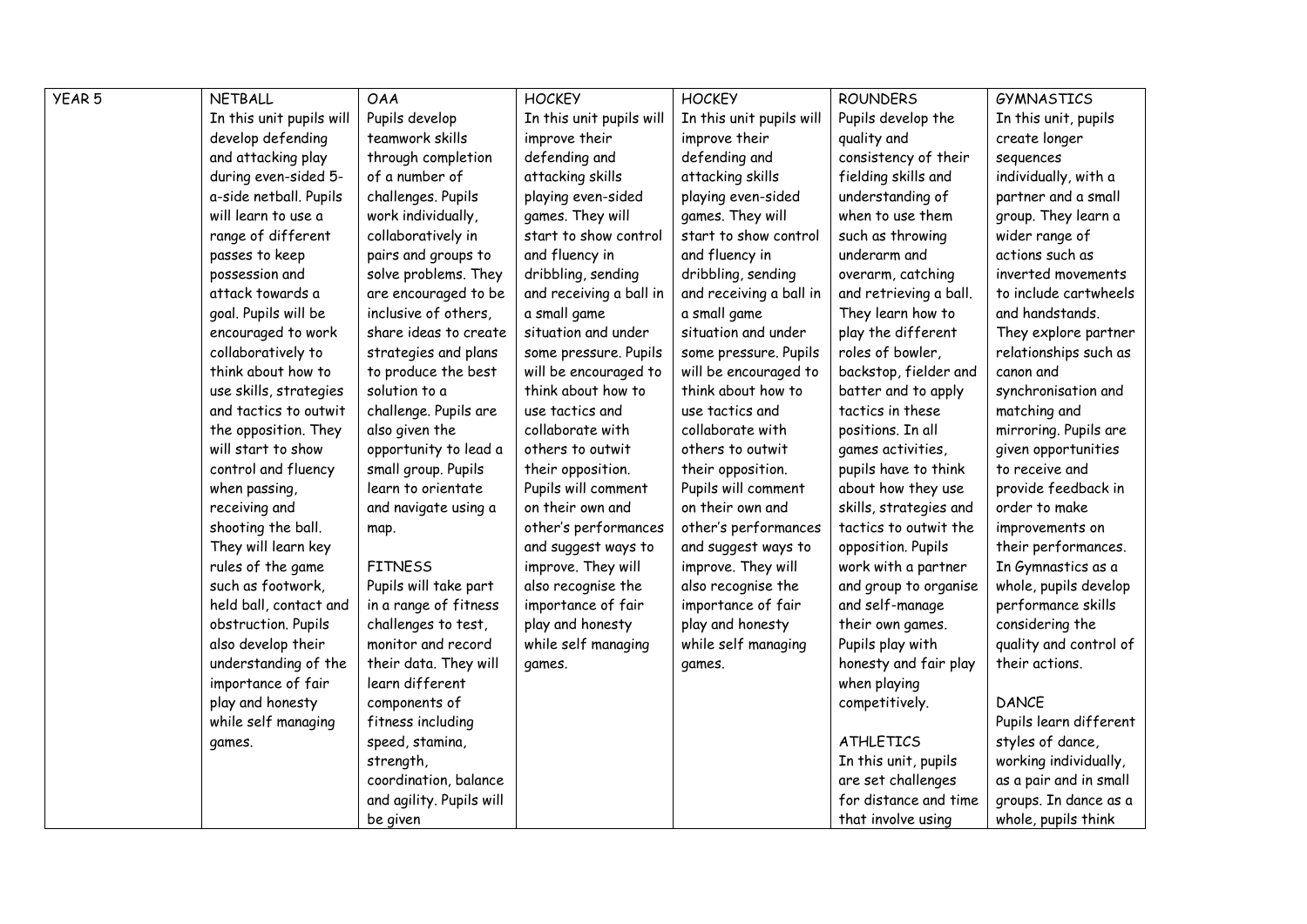|               | opportunities to work |  | different styles and  | about how to use        |
|---------------|-----------------------|--|-----------------------|-------------------------|
|               | at their maximum      |  | combinations of       | movement to explore     |
|               | and improve their     |  | running, jumping and  | and communicate         |
|               | fitness levels. They  |  | throwing. As in all   | ideas and issues, and   |
| will need to  |                       |  | athletic activities,  | their own feelings      |
|               | persevere when they   |  | pupils think about    | and thoughts. As        |
|               | get tired or when     |  | how to achieve their  | they work, they         |
|               | they find a challenge |  | greatest possible     | develop an awareness    |
| hard and are  |                       |  | speed, height,        | of the historical and   |
| encouraged to |                       |  | distance or accuracy  | cultural origins of     |
|               | support others to do  |  | and learn how to      | different dances.       |
|               | the same. Pupils are  |  | persevere to achieve  | Pupils will be          |
|               | asked to recognise    |  | their personal best.  | provided with the       |
|               | areas in which they   |  | They learn how to     | opportunity to          |
| make the most |                       |  | improve by            | create and perform      |
|               | improvement using     |  | identifying areas of  | their work. They will   |
|               | the data they have    |  | strength as well as   | be asked to provide     |
| collected     |                       |  | areas to develop.     | feedback using the      |
|               |                       |  | Pupils are also given | correct dance           |
|               |                       |  | opportunities to lead | terminology and will    |
|               |                       |  | when officiating as   | be able to use this     |
|               |                       |  | well as observe and   | feedback to improve     |
|               |                       |  | provide feedback to   | their work. Pupils will |
|               |                       |  | others.               | work safely with        |
|               |                       |  |                       | each other and show     |
|               |                       |  | In this unit pupils   | respect towards         |
|               |                       |  | learn the following   | others.                 |
|               |                       |  | athletic activities:  |                         |
|               |                       |  | running over longer   |                         |
|               |                       |  | distances, sprinting, |                         |
|               |                       |  | relay, long jump,     |                         |
|               |                       |  | triple jump, shot put |                         |
|               |                       |  | and javelin.          |                         |

| SPR1<br>$\sim$<br>chn"<br><b>;UMMER</b><br>JMN.<br><b>AII</b><br>– SUMML<br><br><b>AI</b><br>NG.<br>$\cdot$ Nig.<br>. JMN :<br>nı.<br>nc<br>. VU<br>$\sim$ |  |
|------------------------------------------------------------------------------------------------------------------------------------------------------------|--|
|------------------------------------------------------------------------------------------------------------------------------------------------------------|--|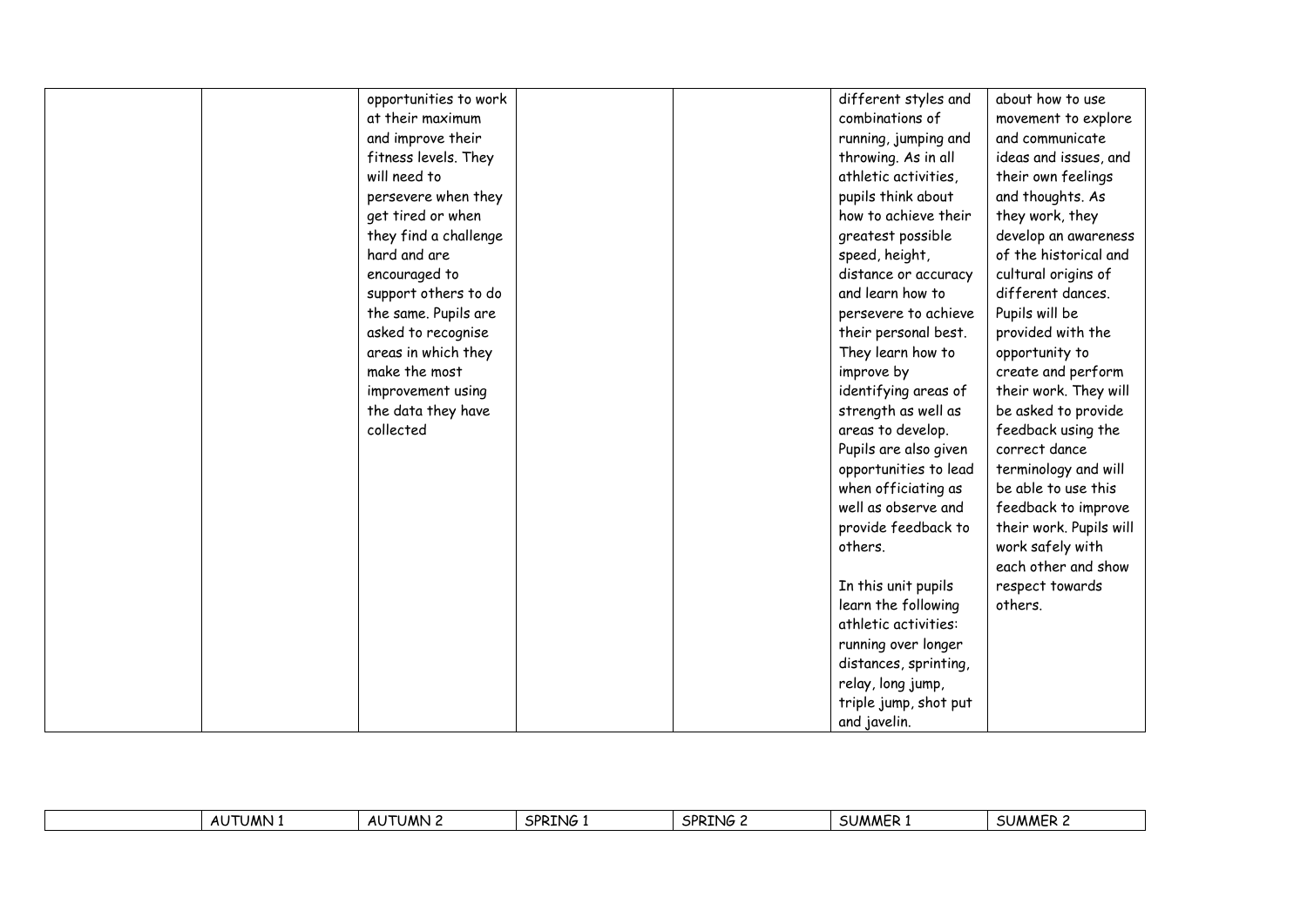| YEAR 6 | <b>NETBALL</b>           | <b>OAA</b>               | <b>HOCKEY</b>            | <b>HOCKEY</b>            | <b>ROUNDERS</b>        | <b>GYMNASTICS</b>      |
|--------|--------------------------|--------------------------|--------------------------|--------------------------|------------------------|------------------------|
|        | In this unit pupils will | Pupils develop           | In this unit pupils will | In this unit pupils will | Pupils develop the     | In this unit, pupils   |
|        | develop defending        | teamwork skills          | improve their            | improve their            | quality and            | use their knowledge    |
|        | and attacking play       | through completion       | defending and            | defending and            | consistency of their   | of compositional       |
|        | during even-sided 5-     | of a number of           | attacking skills         | attacking skills         | fielding skills and    | principles e.g. how to |
|        | a-side netball. Pupils   | challenges. Pupils       | playing even-sided       | playing even-sided       | understanding of       | use variations in      |
|        | will learn to use a      | work individually,       | games. They will         | games. They will         | when to use them       | level, direction and   |
|        | range of different       | collaboratively in       | start to show control    | start to show control    | such as throwing       | pathway, how to        |
|        | passes to keep           | pairs and groups to      | and fluency in           | and fluency in           | underarm and           | combine and link       |
|        | possession and           | solve problems. They     | dribbling, sending       | dribbling, sending       | overarm, catching      | actions, how to        |
|        | attack towards a         | are encouraged to be     | and receiving a ball in  | and receiving a ball in  | and retrieving a ball. | relate to a partner    |
|        | goal. Pupils will be     | inclusive of others,     | a small game             | a small game             | They learn how to      | and apparatus, when    |
|        | encouraged to work       | share ideas to create    | situation and under      | situation and under      | play the different     | developing             |
|        | collaboratively to       | strategies and plans     | some pressure. Pupils    | some pressure. Pupils    | roles of bowler,       | sequences. They        |
|        | think about how to       | to produce the best      | will be encouraged to    | will be encouraged to    | backstop, fielder and  | build trust when       |
|        | use skills, strategies   | solution to a            | think about how to       | think about how to       | batter and to apply    | working                |
|        | and tactics to outwit    | challenge. Pupils are    | use tactics and          | use tactics and          | tactics in these       | collaboratively in     |
|        | the opposition. They     | also given the           | collaborate with         | collaborate with         | positions. In all      | larger groups, using   |
|        | will start to show       | opportunity to lead a    | others to outwit         | others to outwit         | games activities,      | formations to          |
|        | control and fluency      | small group. Pupils      | their opposition.        | their opposition.        | pupils have to think   | improve the            |
|        | when passing,            | learn to orientate       | Pupils will comment      | Pupils will comment      | about how they use     | aesthetics of their    |
|        | receiving and            | and navigate using a     | on their own and         | on their own and         | skills, strategies and | performances. Pupils   |
|        | shooting the ball.       | map.                     | other's performances     | other's performances     | tactics to outwit the  | are given              |
|        | They will learn key      |                          | and suggest ways to      | and suggest ways to      | opposition. Pupils     | opportunities to       |
|        | rules of the game        | <b>FITNESS</b>           | improve. They will       | improve. They will       | work with a partner    | receive and provide    |
|        | such as footwork,        | Pupils will take part    | also recognise the       | also recognise the       | and group to organise  | feedback in order to   |
|        | held ball, contact and   | in a range of fitness    | importance of fair       | importance of fair       | and self-manage        | make improvements      |
|        | obstruction. Pupils      | challenges to test,      | play and honesty         | play and honesty         | their own games.       | on performances. In    |
|        | also develop their       | monitor and record       | while self managing      | while self managing      | Pupils play with       | Gymnastics as a        |
|        | understanding of the     | their data. They will    | games.                   | games.                   | honesty and fair play  | whole, pupils develop  |
|        | importance of fair       | learn different          |                          |                          | when playing           | performance skills     |
|        | play and honesty         | components of            |                          |                          | competitively.         | considering the        |
|        | while self managing      | fitness including        |                          |                          |                        | quality and control of |
|        | games.                   | speed, stamina,          |                          |                          | <b>ATHLETICS</b>       | their actions.         |
|        |                          | strength,                |                          |                          | In this unit, pupils   |                        |
|        |                          | coordination, balance    |                          |                          | are set challenges     | <b>DANCE</b>           |
|        |                          | and agility. Pupils will |                          |                          | for distance and time  | Pupils will focus on   |
|        |                          | be given                 |                          |                          | that involve using     | developing an idea or  |